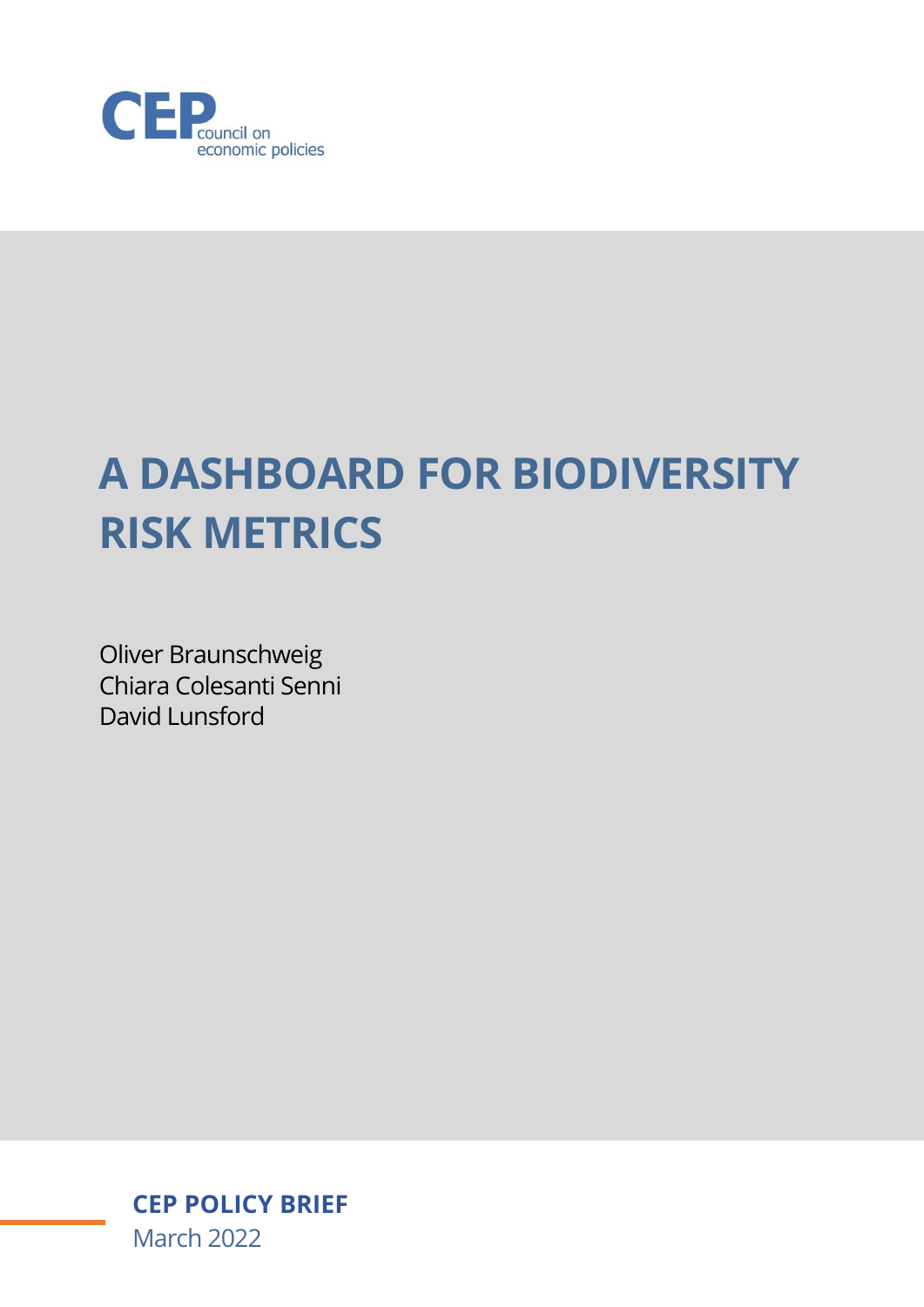## **AUTHORS**

Oliver Braunschweig is a Research Analyst with CEP. He is also currently writing his dissertation for a PhD in Economics on topics related to economic development, history, and sustainability. Oliver was one of the co-founders and the co-president of oikos NYC, a student organization focused on sustainability in economics and management education. He holds a MA in Economics from the New School and a BA in Economics and Social Sciences from the University of Basel.

Chiara Colesanti Senni is a fellow with CEP where she focuses on the integration of environmental risks in monetary policy. She is also co-founder of the Sustainable Macro research network. Prior to that she did her PhD in Resource Economics at ETH Zurich. During this time, she focused on the transition to a low-carbon economy, including the possibility for central banks to adopt emission-based interest rates in their lending facilities. Chiara holds a MSc in Economics from the University of Bologna, as well as a BA in Economic Development from the University of Florence.

David Lunsford is a Senior Associate with CEP. He has worked with governments and corporations on managing climate change risks for over 15 years. He previously cofounded Carbon Delta, an environmental fintech and data analytics firm, which was acquired by MSCI in 2019. David has worked for several years on greenhouse gas trading issues, developing climate change risk assessment models, and with large companies and investors on managing climate risks associated with the transition to a low carbon economy.

### **ACKNOWLEDGMENTS**

The authors are very thankful to Alexander Barkawi and Pierre Monnin for the very insightful comments and suggestions. The authors would also like to thank several institutional investors and asset managers for the enlightening conversations in which they expressed their assessments and hopes regarding biodiversity and finance. The views expressed herein are solely the authors' and do not necessarily reflect those of the Council on Economic Policies or its board, staff, and members.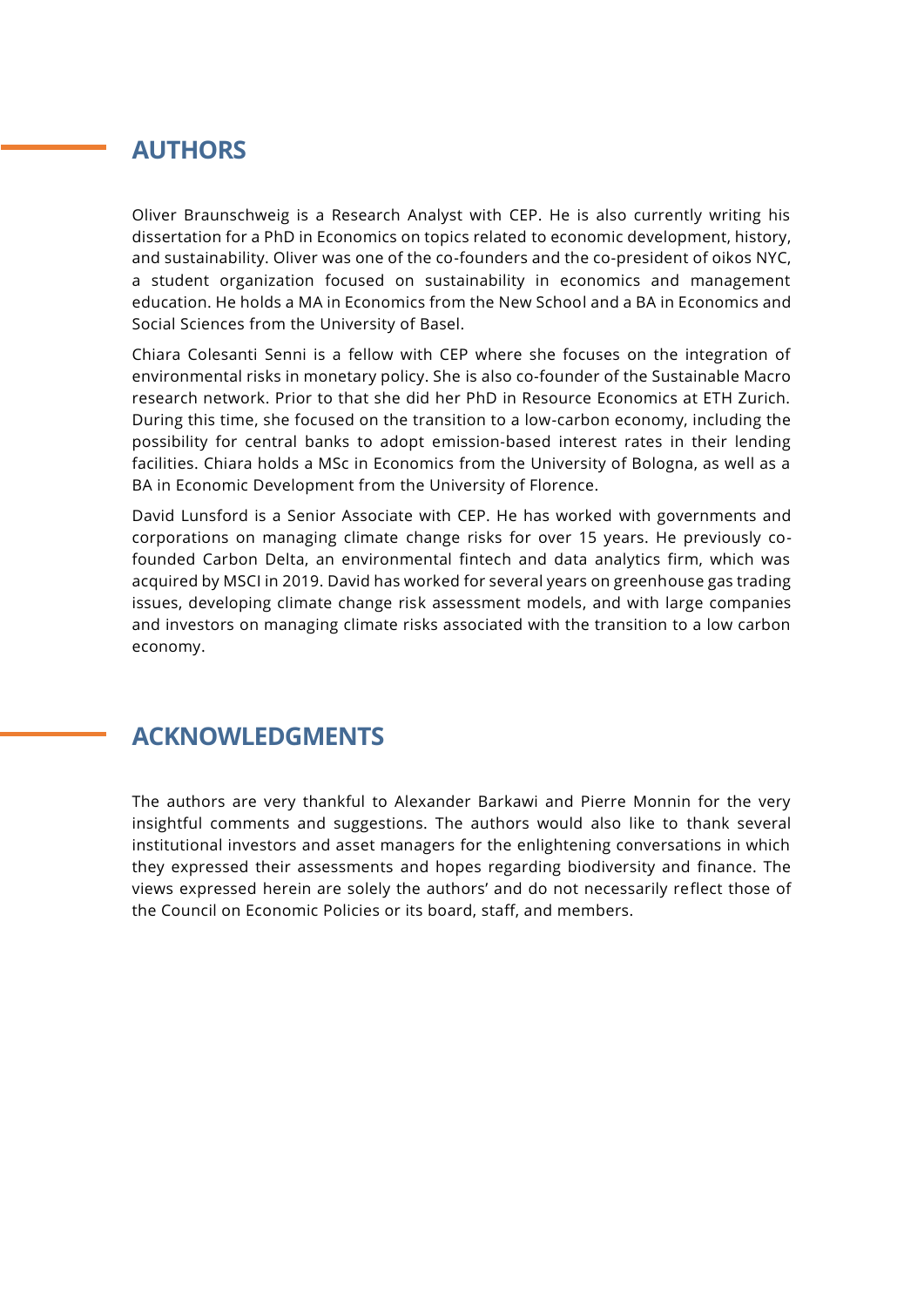## **INTRODUCTION**

**Biodiversity loss is a significant source of economic and financial risk** (NGFS-INSPIRE, 2021). To monitor and mitigate biodiversity risks, central banks and financial supervisors must create a reporting framework that relies on a set of metrics which gives them an accurate picture of the location, acuteness, and severity of these risks in the economy and financial system. To properly assess these risks, it is crucial that actors within the financial system are cognizant of biodiversity risks and aware of the requirements to integrate the relevant risk reporting data over time. Within the reporting framework, the notion of double materiality should be accounted for, i.e., that both dependencies and impacts of economic activities on biodiversity are included. In this paper, the term "biodiversity risks" always refers to these doubly material interlinkages between economic activities and biodiversity loss (see Täger 2021).

**Central banks, financial supervisors, as well as investors, asset managers, and other financial institutions need to better understand and measure biodiversity risks.** Central banks need to assess these risks for the economy, the financial system, and their own balance sheets. Financial supervisors need to understand biodiversity risks to the financial system as well as to the individual institutions they oversee. Similarly, investors, asset managers, and other financial institutions need biodiversity risk metrics to direct their investments and mitigate risks. For financial governance, furthermore, biodiversity risk metrics are key to implement and adjust policies. Indeed, the question should not be whether but how best to guard against and reduce biodiversity risks to the financial system through monetary policy and financial regulation (NGFS-INSPIRE 2021; World Bank Group 2021a, 2021b; Abdelli et al. 2021).

**Building capacity and assembling a dashboard based on existing biodiversity risk metrics are critical first steps for central banks and financial supervisors to engage with financial institutions.** A metrics dashboard should include a set of biodiversity indicators which central banks and financial supervisors can and should use to better understand the prevalence of biodiversity risks and inform their policies. To that end, existing biodiversity risk metrics (such as the STAR metric and the Global Biodiversity Score) provide a solid starting point to create the first iteration of a dashboard. With more and better information and metrics becoming available, this dashboard should be regularly updated, on at least a biannual basis, and extended.

**Now is the time for central banks and financial supervisors to highlight the magnitude and prevalence of biodiversity risks and lay clear foundations for biodiversity data and risk metrics—which are needed by financial markets and to mitigate systemic risks to both the economy and society at large.** Accounting for biodiversity risks in investment decisions is an emerging practice, and the development of appropriate metrics is still ongoing. Yet, in order to address biodiversity-related economic and financial risks, financial market participants need to fully integrate them into their investment decisions. Central banks and financial supervisors can and should spur the emergence of an institutional reporting framework which provides investors and policy makers with the necessary boundaries and information to understand, quantify, report on, and manage biodiversity risks. Building on such a framework, central banks and financial supervisors should also model systemic biodiversity risks for the economy and society at large.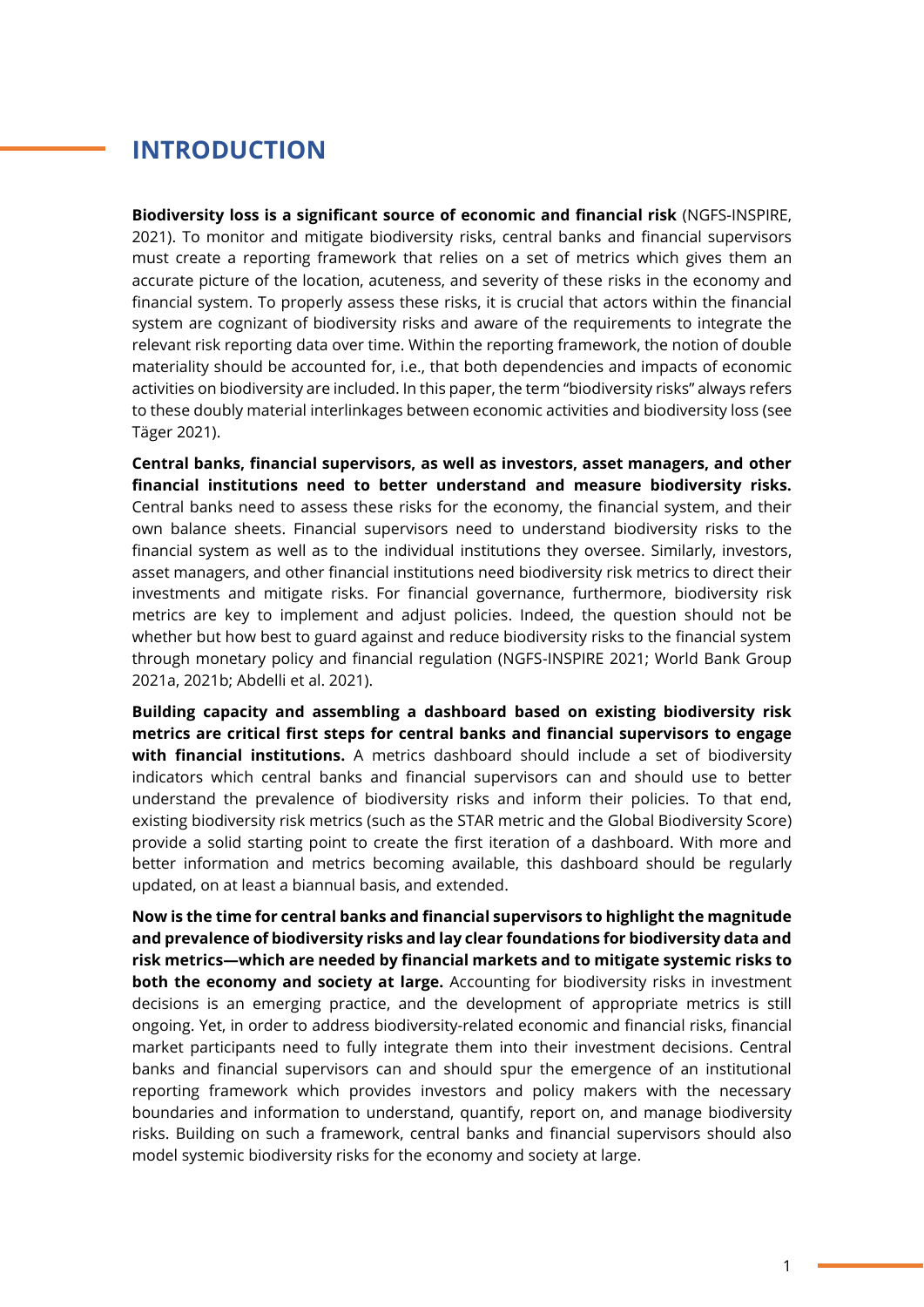**While a lot can be learned from the experience of including climate-related risks into financial governance, biodiversity risks also pose different challenges and need new forms of collaboration to be properly assessed.** Central banks and financial supervisors are well advanced in the development of risk metrics and risk management frameworks for climate risks. The experience they accumulated in this domain can and should be applied to develop biodiversity risk dashboards. At the same time, biodiversity risks are more complex and diverse than climate-related risks and addressing them requires a broader set of stakeholders and experts to be involved.

**This note proposes a set of characteristics for biodiversity risk metrics and guidelines to build up an institutional framework capable of addressing biodiversity risks.** We first show that the main challenges which central banks and financial supervisors face in developing a dashboard to assess biodiversity risks, can be overcome. We then present the main characteristics that biodiversity risk metrics should satisfy to meet these challenges. With clear knowledge of what existing metrics are already capturing, central banks and financial supervisors can and should already start integrating biodiversity risks into their operations. At the same time, they should engage with a broad set of stakeholders to build up an institutional framework which enhances the metrics' validity and usability. Based on such enhanced metrics, central banks and financial supervisors should extend and update their dashboard to provide them with relevant indicators to assess and manage biodiversity risks.

## **BUILDING A DASHBOARD FOR BIODIVERSITY RISKS: CHALLENGES AND WAYS FORWARD**

In this section, we show how and to what degree it is possible to address some of the main challenges arising when dealing with biodiversity risks. These challenges are related to defining, measuring, modelling, and communicating biodiversity risks.

#### **Conceptual challenges and ways forward**

**The definition of biodiversity includes various incommensurable components, yet the heterogeneity of metrics supports effective financial regulation.** A key pillar for operationalizing a biodiversity risk dashboard is the Convention on Biological Diversity (CBD). It defines biodiversity as the

"*variability among living organisms from all sources, including, inter alia, terrestrial, marine and other aquatic ecosystems, and the ecological complexes of which they are part; this includes diversity within species, between species and of ecosystems*" (CBD 1992).

The conceptual challenge in this definition is that it combines three types of diversities: intraspecies, inter-species, and inter-ecosystem diversity. Aggregation of risks across all three is not possible without loss of information. Yet it is possible to use several metrics side by side, which would allow to get an overall picture of biodiversity risks. There are also disagreements over what counts towards variability. For example, there are disagreements over where the line should be drawn between natural systems and humans: Should all living species count, or should varieties of (agricultural) crops be excluded on account of their use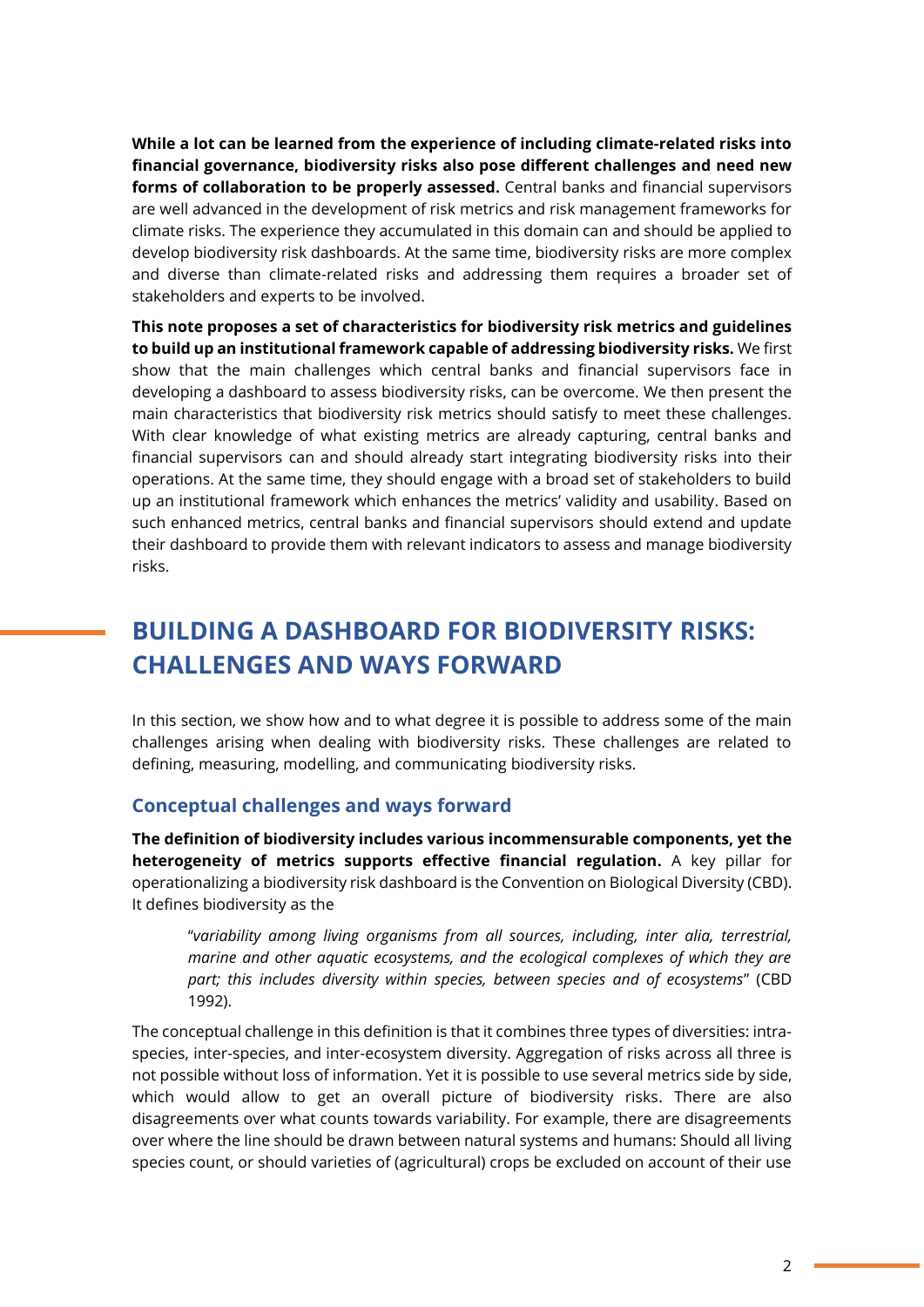and active development by humans? Different metrics deal differently with these questions. Effective financial regulation can make use of this heterogeneity.

**While many questions remain unanswered, clear action targets exist.** Any metric showing how "healthy" an ecosystem is or whether pressures are "too high," includes assumptions about what the "natural" state of a specific system is or ought to be and to what degree humans are seen as a species within or external to ecosystems (e.g., Williams 1980). This lack of a clear definition of "natural" complicates the calculation of a "biodiversity loss budget" (similar to the  $CO<sub>2</sub>$  emission budgets based on 1.5°, 2°, or 3°C scenarios). Yet a different path towards guided action exists: The first draft of the post-2020 global biodiversity framework already includes clear action targets framed around the main drivers of biodiversity loss. Implemented in this decade, they will allow to reach specified milestones by 2030 and clear goals by 2050. These action targets include, for instance, the protection of at least 30% of global land and sea areas and a two-thirds reduction in the usage of pesticides (CBD 2021). The private sector and financial supervisors can use these goals and milestones to set their own preliminary biodiversity targets. In addition, while the full guidance by the Science Based Targets Network (SBTN) is not available yet, the Initial Guidance (SBTN 2020) is an excellent start in explaining how businesses and financial institutions can start setting science-based targets for nature. The basis for action by central banks and financial supervisors is clear and given.

#### **Practical challenges and ways forward**

**Assessing biodiversity risks rests on a multiplicity of scientific measurement methods which can be used in complementary ways.** A variety of approaches is necessary to assess the genetic variability of species and to measure relevant pressures on and characteristics of ecosystems. <sup>1</sup> There are also many open questions on appropriate methodologies to attach economic value to biodiversity, as exemplified by the experiences of wetland banking in North America (see Robertson 2006). Crucially, existing valuation models deal poorly with threats that are potentially irreversible, marked by non-linear dynamics, or in a situation of limited substitutability of ecosystem services by human-made capital. While valuation thus should not be considered as a prerequisite for policy (see NGFS-INSPIRE 2021:17f; Nedopil 2021), it can nonetheless prove useful to animate biodiversity policy (see World Bank Group 2021b). Policy itself can be built on existing clear and scientific ways to measure biodiversity such as the STAR metric and Global Biodiversity Score (see Finance for Biodiversity (2021) for an overview of available measurement and approaches.) Since these have been developed with private financial institutions in mind, they may need to be adapted for governance purposes. Nonetheless, central banks and financial supervisors can and should move ahead with using them.

**Assessing biodiversity risks often relies on complex modelling but while these are developed, proxies for major pressures are an appropriate choice.** Measuring and comparing changes in natural and man-made capital stocks is complicated due to their incommensurability and complex dynamics (Treweek 2009:11). When faced with multiple incommensurate metrics, choices about their relative weight in policy-making have to be

<sup>1</sup> One of the reasons is what is called "emergent properties" or "emergence." This refers to the fact that not all characteristics of a system are measurable at the same scale. Properties emerge at different scales of analysis. For an introduction to dealing with this in biological systems see for example Allen et al. (1984).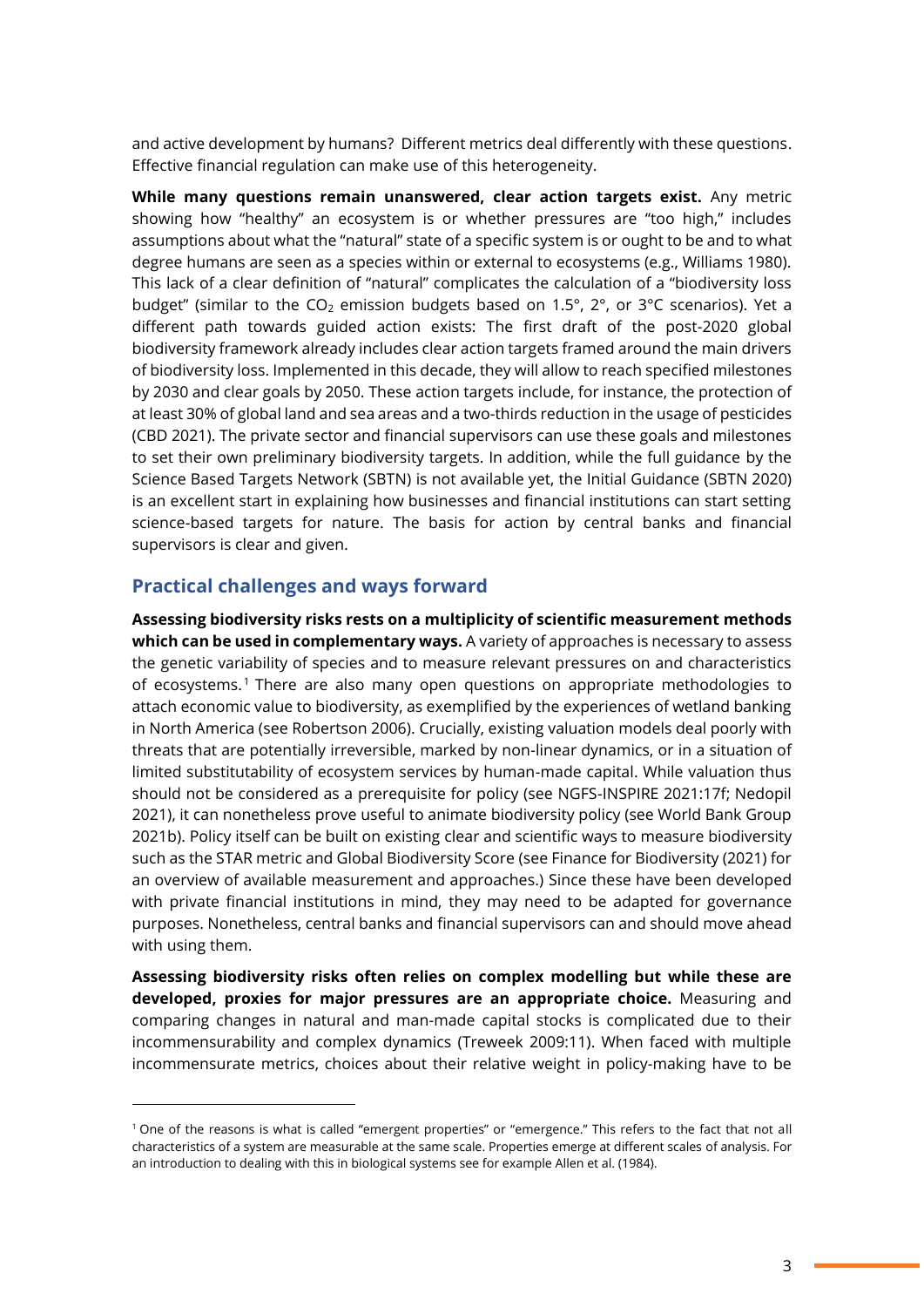made. And initial judgments on their relative weight may have to be updated due to new insights and unforeseen developments (Martinez-Alier et al. 1998). In addition, natural systems and processes are subject to complex, non-linear dynamics and potentially irreversible changes, and we have limited knowledge about where the tipping points might be (Kedward et al. 2020). This makes it difficult to model the repercussions of economic activities on habitats and ecosystem services, and vice versa. However, some major pressures can already be measured, and proxies can be used to assess biodiversity, so that action is possible while scientific developments continue. As an example, the ENCORE database allows to use dependencies of economic activities on biodiversity as a proxy for risk exposure and it has proven to be already usable by central banks. For instance, the Dutch central bank already used the database in 2020 to capture the dependencies and impacts on biodiversity of the Dutch financial system (DNB 2020). More recently, the Banque de France used ENCORE for a study on biodiversity-related financial risks in France (BdF 2021).

**Uncertainties and limitations of metrics remain but their clear documentation supports their use.** Given the challenges mentioned above, the metrics' limitations and the urgency of action will need to be openly communicated. The uncertainty is partially due to the complexity of the dynamic changes related to pressure changes, such as the effects of increased pollution, invasive species, or the (local) extinction of species. To model such dynamics remains a challenge. However, large pressures are relatively well known, can be categorized relatively well, and the metrics' limitations are well documented (see for example Table 6.4 by Capitals Coalition and Cambridge Conservation Initiative (2020)). The same reference also provides a list of currently available metrics, which can be used to already integrate biodiversity considerations into monetary policy and financial supervision. Generally, multi-criteria evaluation methods offer themselves for decision-making regarding biodiversity, since they do not aggregate incommensurables into a single unit of account (Gunnarsdóttir et al. 2021; Martinez-Alier et al. 1998; Treweek et al. 2009).

**A shared, scientific language able to combine the various specialized knowledge types is yet to arise, but experts can bridge this gap.** To address biodiversity risks, bringing together different kinds of knowledge and expertise by different actors is crucial. This is a major reason for the inclusion of so-called "environmental justice" approaches into biodiversity management proposals, i.e., the inclusion of stakeholders like indigenous populations and peasant organizations. Their points of view have shown themselves to be crucial to understanding the challenges at hand (e.g., Nazarea 2006; Pörtner et al. 2021; World Bank Group 2021a). Such inclusive approaches to metric design are also used in similar stakeholder processes in areas beset by similar problems such as the development of sustainable energy indicators (see Gunnarsdóttir et al. 2021). Yet there are large differences in the ways in which insights and knowledge about biodiversity are communicated between scientists, businesses, agencies, indigenous and peasant communities, or governments. For central banks and financial supervisors, technical inhouse expertise needs to be joined with outside expertise to parse the relevant input in order to expand their understanding of biodiversity risks.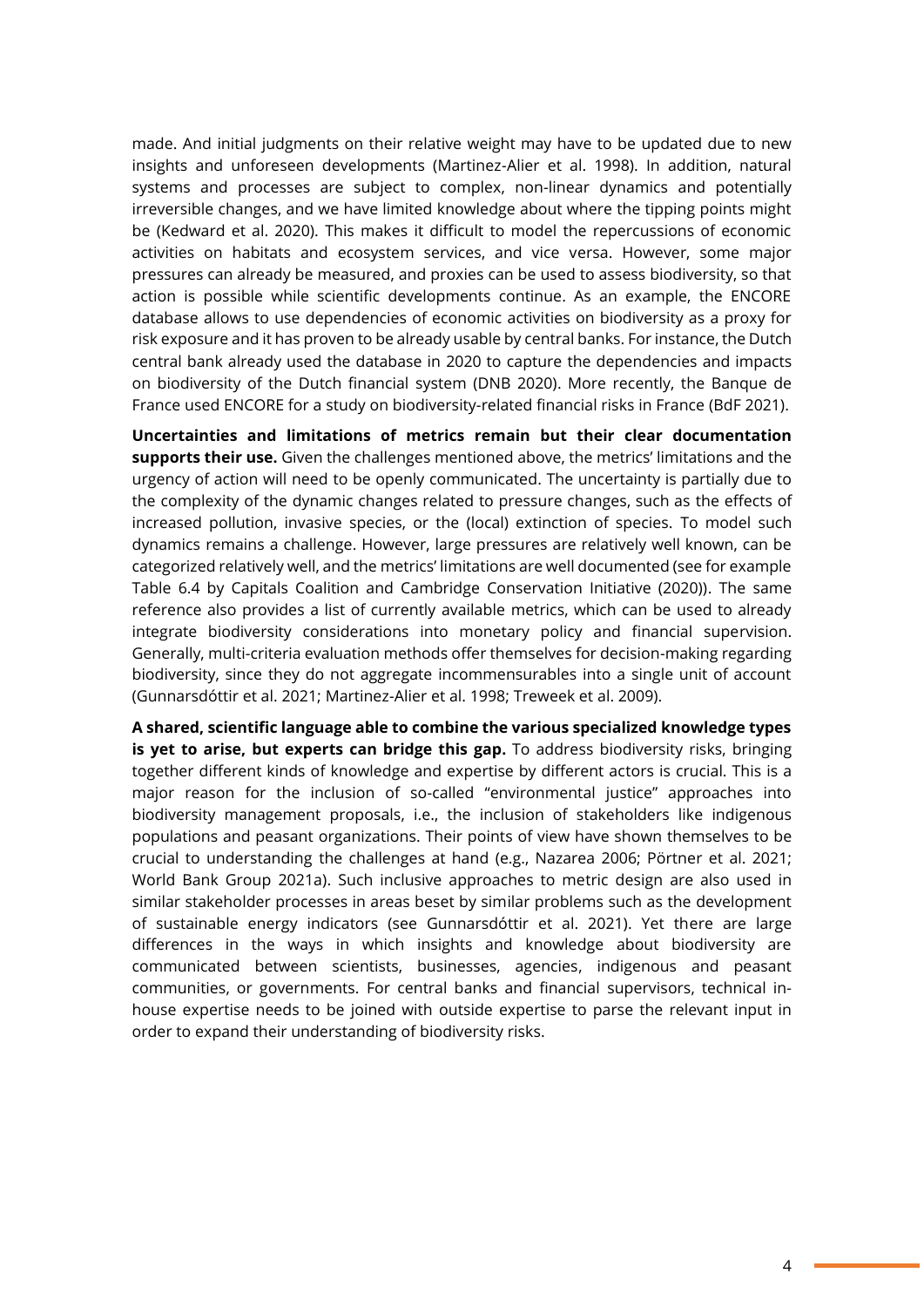# **THE FUNDAMENTAL CHARACTERISTICS OF BIODIVERSITY RISK METRICS**

In this section, we propose a set of characteristics for biodiversity risk metrics for central banks and financial supervisors to consider<sup>2</sup>. We are drawing on existing work, such as the Finance for Biodiversity Pledge (2021) and the proposed Technical Scope by the Taskforce on Nature-related Financial Disclosures (TNFD 2021). The choice of these principles reflects our understanding of effective governance: it should guide the general direction but be broad enough to allow market participants to find specific ways to best implement it.

**The metrics should allow central banks and financial supervisors to monitor biodiversity risks for both firms and households. This necessitates broader data disclosure.** To understand the potential risks, metrics need to be built with recourse to data based on a strong conception of double materiality. This means that disclosures should go beyond the directly financially relevant data (such as liability or customer opinion) to include what "a reasonable person would consider [...] important" for biodiversity (see Täger 2021). A mere focus on the directly financially relevant disclosures does not allow to capture the main drivers of biodiversity loss and their relevant effects on firms and households. To exemplify: dependency on biodiversity either directly or through supply chains is not evenly distributed among firms and households. To include these aspects, disclosures should include data on supply chains, location, production systems, and more.<sup>3</sup> In addition, companies and households—including financial institutions through their investments have various positive or negative impacts on biodiversity even if this footprint has no directly measurable financial or reputational impact. Some activities can be biodiversity-positive, such as ecologically integrated socio-economic systems (e.g., often of indigenous populations). Such "bio-cultural" aspects should be captured by disclosures just like other positive and negative effects (e.g., on land and water use, direct exploitation, pollution, or the introduction of invasive species). There is no perfect overlap between impacts and dependencies, also since the effects of an economic activity may arise in farther-off areas. This is why impacts and dependencies should be accounted for as is done by the ENCORE database at a sectoral level. A strong conception of double materiality for disclosures thus greatly enhances the ability to address biodiversity risks.

**Next to risks from gradual changes, the metrics should also cover the likelihood of reaching tipping points in ecosystems.** Linear and non-linear dynamics necessitate

<sup>&</sup>lt;sup>2</sup> For further proposed core characteristics, some of which overlap with the characteristics proposed here, we refer to the following: CISL (EU B@B Platform 2018: Table 3); the EU B@B Platform/Aligning Biodiversity Measures for Business collaboration (EU B@B Platform 2019: Table 2 , also included in the proposed Technical Scope for the TNFD 2021: page 35); and the Biological Diversity Protocol (UNEP 2020: Table 4).

<sup>&</sup>lt;sup>3</sup> This is one side of the "double materiality" of biodiversity risk. The metrics suitable for this can capture dependencies on ecosystem services or the risk exposure to loss in ecosystem services. Such metrics can result in a financial indicator. Simpler versions will relate the state of ecosystems with risk exposure. With more complex modelling, such metrics may even translate pressures into impacts*.* In such a case, pressures on species and habitats (e.g., local extinctions of insects) are modelled for their potential economic consequences (e.g., loss of pollination services by insects leading to declines of fruit harvesting). Especially for potentially catastrophic declines in ecosystem services such as pollination, it is important to not rely on valuation in terms of modeled effects on GDP, since such models generally underestimate the economic and political effects of drastic shifts such as a famine. (The effects of Covid-19 are a case in point, in that the effects of the pandemic were much larger than would be captured by a mere shift in productivity due to more sick days.)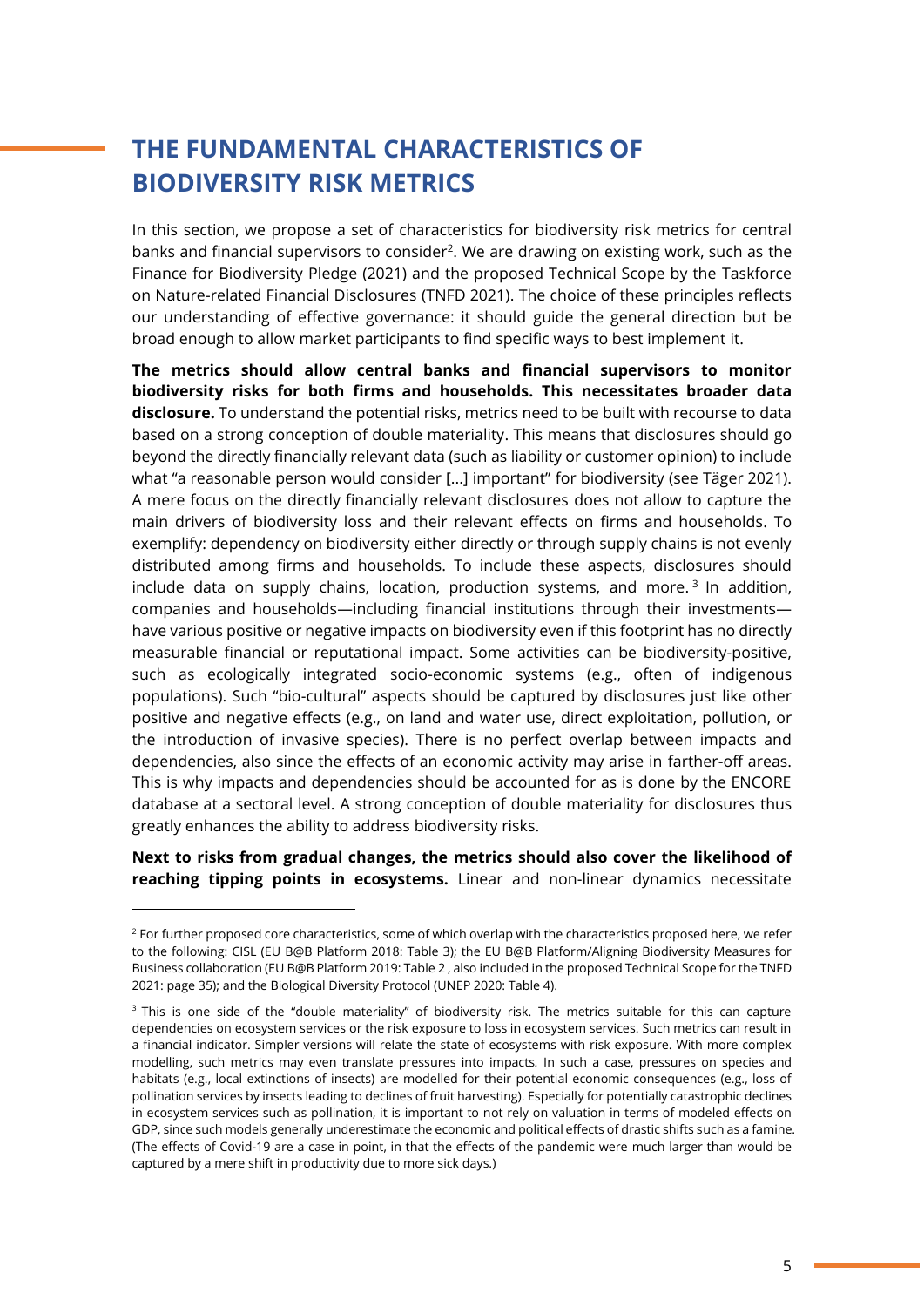different modelling. In our current situation—where potentially large, even irreversible, nonlinear dynamics are likely for some sub- and even global ecosystems—it is crucial that metrics inform their users also about the likelihood of tipping points. To assess financial risks, the possibility of non-linear dynamics (or "tipping points") should be included in the metrics. To exemplify this point: Poorer members of society generally depend more strongly on biodiversity, and in general, less diversified economic actors face higher risks even from smaller or more local perturbations. Therefore, household and business monitoring need to also include measures of inequality and diversification when assessing dependency risks related to biodiversity. Metrics covering the risks from gradual changes thus complement metrics which assess how likely radical, non-linear dynamics are at various systemic states.

**The metrics should include micro and macro dimensions of biodiversity risks, including systemic societal risks (such as to public goods).** For central banks and financial supervisors to properly undertake their activities, they should be able to assess both the risks faced by individual institutions, the financial system, and society in general. The reason for relying on both micro and macro metrics lies in the different tools for biodiversity risk management: overall biodiversity *risks* arise at various levels (micro, meso, and macro), while attempting to *mitigate impacts* depends on the ability to incentivize behavior of individual actors. The different levels at which these risks arise are also stressed by Dasgupta (2021) by stating that biodiversity loss affects both *direct* economic inputs for specific industries and companies (e.g., reduced soil quality for agricultural producers) and *indirect* inputs such as public goods (e.g., loss of food safety, air and water quality, or pest-management by ecosystems related to biodiversity loss). The metrics underpinning the dashboard should thus include the modelling of multiple connections between biodiversity and economic metrics across different layers to understand their relevance and impact for society, the economy, the financial sector, and individual firms. This is a foundation to understand and address the footprint of individual firms and industries.

**The metrics should include spatially explicit information related to biodiversity risks.**  Biodiversity risks can be very specific to certain contexts or have effects over large areas. Policies should be able to reflect this. Regarding the first, for instance, ecosystems and what may be called a "healthy" state in the various areas of Brazil depend on very different local and regional factors. Central banks and financial supervisors should ensure that these heterogeneities between localities are reflected in the metric(s) they use to be able to provide locally adapted assessments. At the same time, biodiversity risks can also arise from crossregional effects. To also address non-local issues, metrics should be built with an eye to cross-regional and cross-jurisdictional effects to reflect inter-regional and global connections (to also address such issues as telecoupling). To include supply chains, these spatially explicit metrics need to allow for sharing of information across jurisdictions where necessary.

**Biodiversity risk metrics should be forward-looking.** Current scenarios and models are only partially able to describe future biodiversity risks. For the time being, ad-hoc scenarios should be developed to (1) assess the resilience of the financial system to specific biodiversity-related risks, and (2) to predict future impacts on biodiversity. The usage of scenarios is particularly relevant for financial institutions, because it can support future decisions, e.g., concerning portfolio rebalancing. Such scenarios could describe land use change (such as the amount of hectares devoted to a given plantation, or the protection of at least 30% of global land and sea areas) and could also account for the time a given pressure persists in ecosystems (e.g., toxic substances, or fertilizers). Moreover, scenarios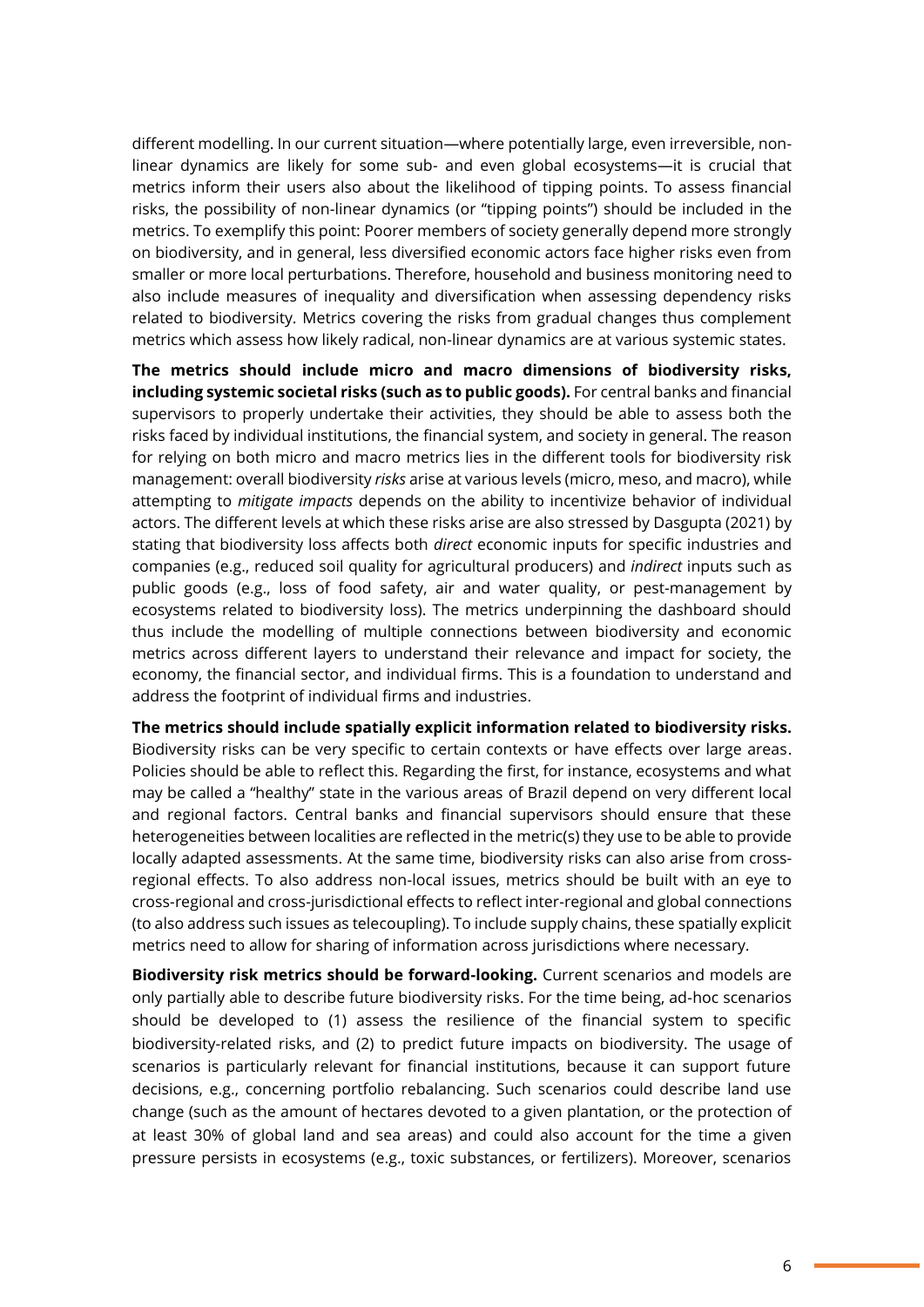should be able to account for adaptation strategies of companies and to capture the interaction between biodiversity loss and climate change to avoid underestimation and/or double counting. Next to the time dimension, scenarios need to include a spatial dimension to capture, for instance, how easily pressures can spread (as in the case of pollution and toxicities) and including whether their effect is mainly local at the source or potentially far away (as in the case of telecouplings). For this, metrics relying on spatial approaches and GIS data will play a crucial role. Moreover, scenarios should account for the endogeneity of biodiversity risks, as well as their complexity and non-linearities and move away from point estimates to provide a probability distribution of the estimated risks. Finally, scenarios should overcome the limitation of many integrated assessment models (IAMs), which underestimate the risks through cascading and contagion effects by not including the financial system (Battiston et al. 2021).

**Macro-approaches complement micro-founded scenarios.** Ideally, scenarios should be micro founded (or bottom-up) in order to address specific biodiversity risks and identifying the most relevant actors. Yet the foreseeable lack of data to account for all the relevant micro and macro connections between biodiversity risks and economic activities, will place practical limits to purely micro-founded scenarios. This is why macro-founded approaches will play an important role in guiding the work on biodiversity risks. They may for instance prove valuable to capture aspects which are not visible at the micro level or to assess drastic declines or even collapses in key ecosystem services. In addition, such scenarios can support the (even just preliminary) capturing of feedback effects such as with climate change.

**The metrics should cover sectoral and specific firm-level indicators, including from non-listed firms.** A sectoral approach should be used for a broader understanding of biodiversity impacts and dependencies in the wider economy, and an even more macroapproach should be used to assess biodiversity risks including those of a public good nature due to their weak substitutability. At the same time, company, asset, or project/site data are required to capture differences within a sector or across regions and to connect the risks from different levels of aggregation (see above) to specific sites. Moreover, metrics should move away from an exclusive focus on listed firms to allow for a more comprehensive assessment of biodiversity risks and impacts in the economy.

**Metrics related to firms should also include their exposure to and impact on the spatially explicit biodiversity risks through their supply chain.** Focusing solely on the activities undertaken by a specific company will lead in many cases to a large underestimation of the overall risks related to the production process of that company. Policy-actionable metrics should thus be able to go beyond the direct activities of a company and include biodiversity risks of the entire supply chain (equivalently to scope 1, 2 and 3 for emissions). This is also where "leakages" from biodiversity policies should be captured, to assess the degree to which a reduction of biodiversity-negative activities was solely achieved by its dislocation to a place where rules or their enforcement are weaker. The world inputoutput table (WIOD) or environmentally extended input-output databases such as the EEMRIO may support such an inclusion of supply chain effects.

**Exposure metrics should reflect the dependency of firms and households on biodiversity.** Calculating value-at–risk metrics (or similar forward-looking financial metrics) for biodiversity risks is highly complex. Central banks and financial supervisors can use simpler dependency metrics as a first step. These can serve as a proxy for biodiversity risks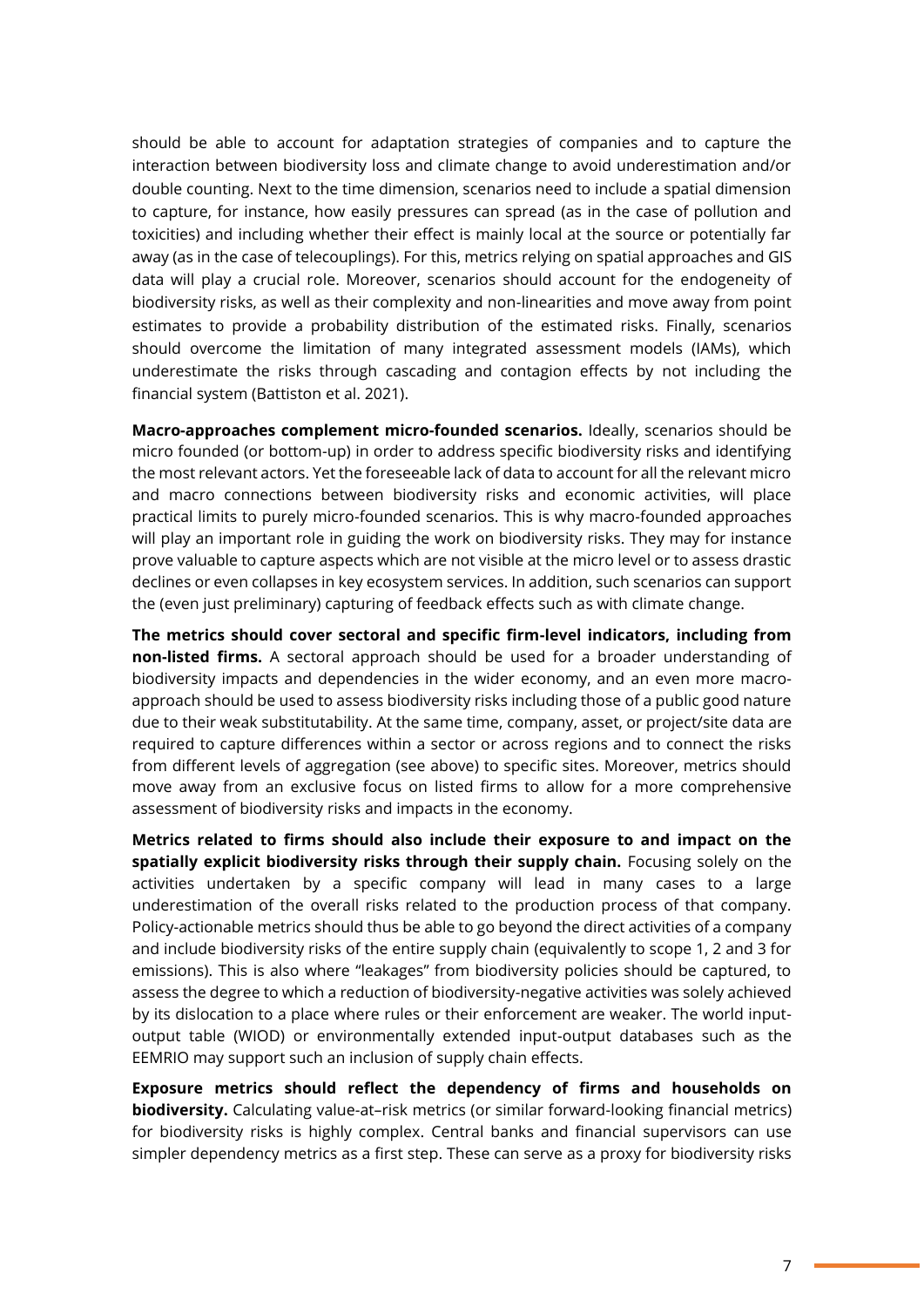at the firm and household level for marginal and drastic changes in ecosystem services. These dependency metrics should also be made available to firms to understand their exposure across their supply chains. Value-at-risk metrics should be built up over time to give supervisors, firms, and financial actors clearer guidance on where exactly their risks and the risks of in their supply chains lie.

**Impact metrics should be able to differentiate between loss and gain in biodiversity, both in gross and net terms.** Metrics should support policy which minimizes the negative and maximizes the positive impacts of different assets and projects on biodiversity. To effectively do this, metrics should differentiate between the extent to which biodiversity concerns have been and are included in the development of projects and ongoing production. In the very least, they should record the different stages in the mitigation hierarchy (avoidance, minimization, rehabilitation, offsetting). And if a project in fact exhibits a biodiversity gain, this should also be included in metrics (see BBOP 2018). Such differentiation would allow to also measure positive bio-cultural livelihoods and economic activities or changes towards or away from them. To reduce double-counting through aggregation, loss and gain should be differentiated into gross and net factors in impact metrics.

Biodiversity risk metrics are attempts at capturing risk relations between multiple complex systems. As such, a variety of different techniques and methodologies should be used to address limitations of data and modelling. Scenarios are crucial for understanding the different scopes of biodiversity risks for individual actors, since loss of habitats and biodiversity is marked by uncertainties and encompasses multiple interconnected yet sometimes still incommensurable threats (such as soil erosion, groundwater depletion, pollinator loss, or even climatic changes). At the same time, biodiversity loss has implications also for the world economy. And interactions of biodiversity risks with climate change should also be accounted for to capture feedback effects (see Pörtner et al. 2021).

## **BUILDING AND USING A COMMON FRAMEWORK FOR BIODIVERSITY RISK METRICS**

In this section, we identify recommendations for central banks and financial supervisors for their engagement with other institutions, actors, and communities. The establishment of a whole institutional ecosystem is necessary to properly measure and understand biodiversity risks, and to implement appropriate policies. These recommendations will support them in building globally responsive and spatially explicit dashboards underpinned by metrics which can serve both local and cross-jurisdictional purposes. They lay the groundwork for effective policy towards a biodiversity net gain economy.

#### **Building an ecosystem to support a common framework for biodiversity risk metrics**

**An open development process for biodiversity risk metrics will ensure that outside specialized expertise can complement central banks' and financial supervisors' inhouse expertise.** Central banks and financial supervisors provide and depend on specialized expertise in the development of biodiversity risk metrics. In that context, they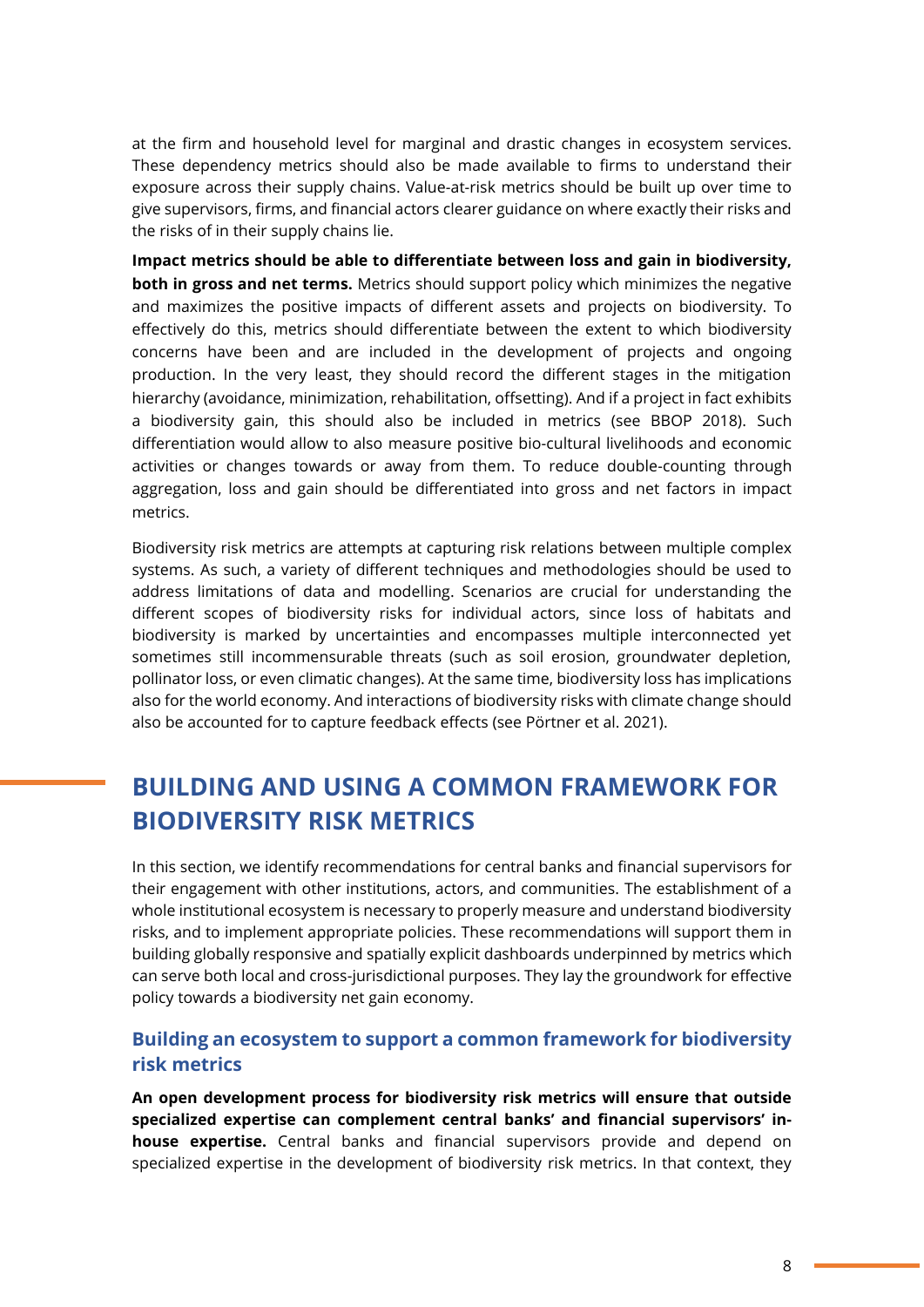need to understand what role they ought to play in defining these tools, the goals, and the policies. Clarity is also needed as to what central banks and financial supervisors should prescribe and what should be left to banks, companies, or agencies which all bring their own specific expertise. Financial authorities should play an important role in facilitating data availability to support decision-making of these different actors, for instance through mandatory and harmonized disclosure or supporting the building up of international databases. Moreover, central banks and financial supervisors can assess the dependencies and impact of the domestic financial system on biodiversity, as shown by central banks in the Netherlands and France. More generally, central banks and financial supervisors need to establish a process that brings together specialists in biodiversity, modelling, data collection, etc. to raise awareness, educate, and build consensus on the type of data that could help reduce risks and identify investment opportunities in the field of biodiversity. They should also consider creating working groups on specific biodiversity topics, convening investors, companies, academics, data providers, agencies, indigenous organizations, and others. Openness of the development process is also crucial to ensure replicability of the analysis, which is a key characteristic which biodiversity risk metrics ought to exhibit (see, for instance, EU B@B Platform, 2019).

**Creating local and global metrics requires the development of a policy ecosystem including non-traditional stakeholders.** For concerns such as biodiversity or sustainable development in general, there exists "no standardized approach to indicator selection" (Gunnarsdóttir et al. 2021). Yet through the inclusion of different stakeholders in the design of measurement tools and in the definition of goals for biodiversity, the lack of consensus within the scientific community can be addressed: Choosing appropriate indicators needs to address the variability of local socio-economic-ecological conditions in accordance with the principle of "context based" metrics highlighted by CISL (EU B@B Platform, 2018). To capture the various aspects, it is important to draw on the expertise and specialized knowledge from companies, scientists of various fields, governments, agencies, indigenous peoples, local communities and farmers (see Nazarea 2006, Pörtner et al. 2021, World Bank Group 2021a). The iterative design process by Gunnarsdóttir et al. (2021) might be well suited for the development of a dashboard in this field: Various stakeholders' knowledge is included through semi-structured interviews and focus groups. Their input is used to build a Delphi survey, the results of which are then connected with preliminary indicators, which can be continuously refined. Such a process can be repeated also for periodic reviews. We propose that multiple jurisdictions with various socio-economic-ecological conditions embark on such a process in order to learn from each other how these different conditions may impact indicator choice.

**Diverse stakeholders must be convened quickly in a process to building a global framework for measuring, reporting, and communicating biodiversity risks, and to address global and cross-regional biodiversity risks.** Robust sharing of knowledge between different jurisdictions is crucial but does not suffice to address the globalized nature of finance and biodiversity risks. The process for individual central banks and financial supervisors laid out above will struggle in the inclusion of cross-jurisdictional risks, regarding both biodiversity and financial stability. We thus propose that the more local process above should be accompanied by a process of building up a biodiversity policy ecosystem with various stakeholders of global purview, such as the UN, global indigenous and environmental organizations, the WTO, and others. This process should provide (1) metrics which take into consideration telecoupling of both biodiversity pressures, risks, radical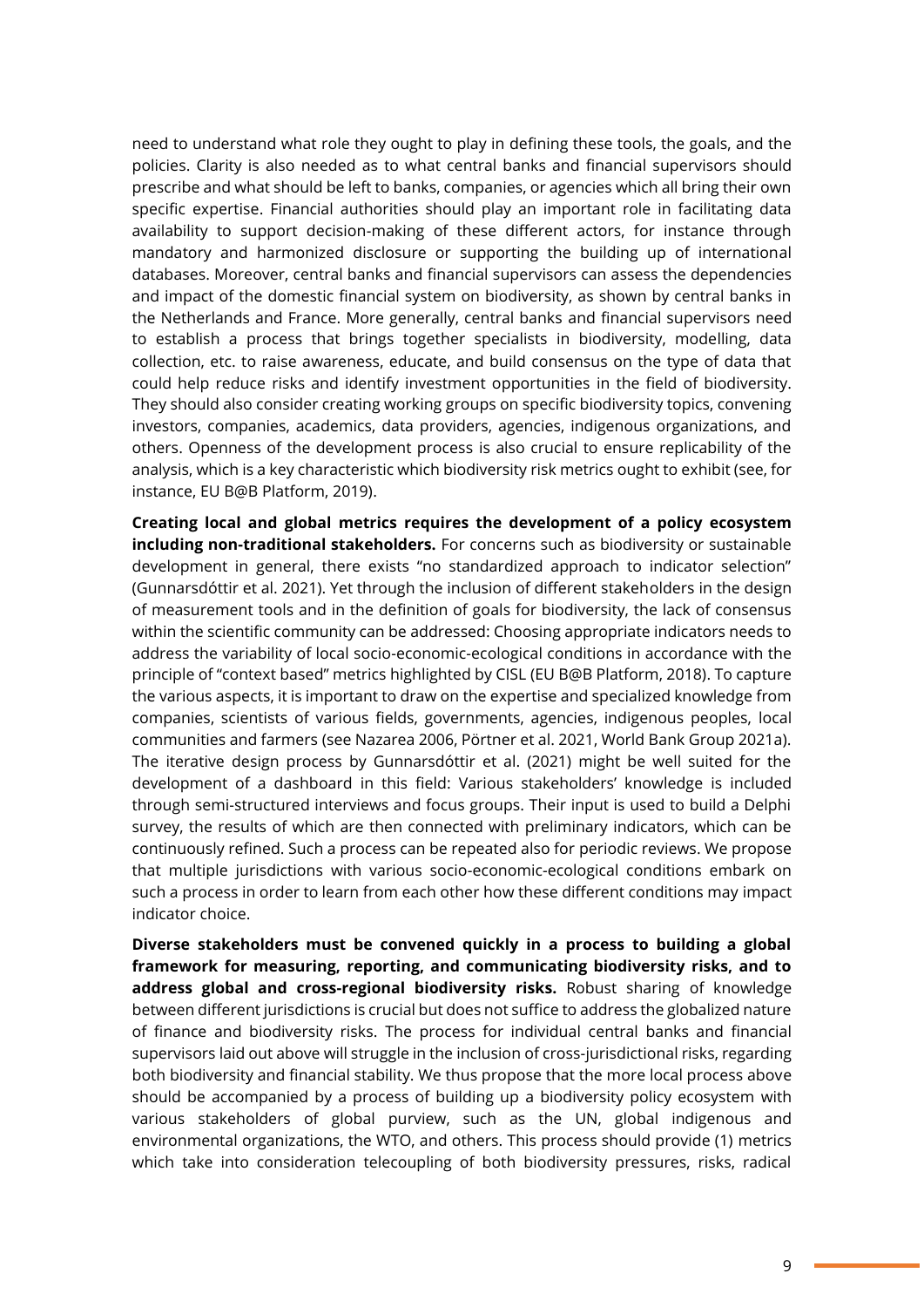uncertainties and the possibility of financial contagion, and (2) data formats and global prerequisites of data disclosure. This process could itself again be modeled after the process proposed by Gunnarsdóttir et al. (2021) and informed by the learnings from the Taskforce on Climate-Related Financial Disclosures (TCFD 2021) -- given the caveats about the difference between measuring biodiversity risks versus climate risks. Short-, medium- and long-term goals, as proposed further above, should be defined in this process as well. The local dashboards should then be able to also include these global and cross-jurisdictional indicators as they pertain to their local situation.

#### **Using biodiversity risk metrics in policy implementation**

**Given the uncertainty over and lack of estimates for biodiversity risks, central banks should adopt a precautionary approach and rely on most severe estimates in the available range.** Central banks and financial supervisors should anticipate, assess and mitigate risks to the financial system. Due to the globally unprecedented scale of biodiversity loss, they should assume that environmental degradation poses macroeconomic and financial risks in their jurisdictions unless it can be shown otherwise. The early stage of metrics development to assess the state of biodiversity and associated risks also speaks in favor of the adoption of a precautionary approach, relying on the most extreme values in the available range (Abdelli et al. 2021, Kedward et al. 2020).

**Central banks and financial supervisors need to monitor and enhance the ability of financial institutions to understand and account for biodiversity risks.** They should support the development of expertise and skills of the different economic and noneconomics actors who (1) need to create, provide, and work with data, and who (2) need to coordinate, implement, and provide feedback on policy. Central banks and financial supervisors can directly engage to contribute to the creation of the necessary data. For financial institutions, data providers, and others, central banks and financial supervisors need to understand and address their ability to actually make sense of and react appropriately to policy, as they do already in relation to macroeconomic developments.

**Start with the better known and significant biodiversity risks and then extend to others.** The rate and extent of biodiversity decline is fast and large, and the threats from biodiversity loss and extinction rates are large and potentially catastrophic (Abdelli et al. 2021, Nedopil 2021, NGFS-INSPIRE 2021, World Bank Group 2021a, 2021b). Given the high complexity of measuring biodiversity risks, it is both reasonable and critical to address specific biodiversity threats with higher priority. This is in line with the "relevance" principle identified, amongst others, by the EU B@B Platform and in turn requires a deeper understanding of what the main drivers of biodiversity loss are and the relative impact of threats stemming from biodiversity loss. One example is provided by the mitigation hierarchy as developed by the Business and Biodiversity Offsets Programme (BBOP 2018:3).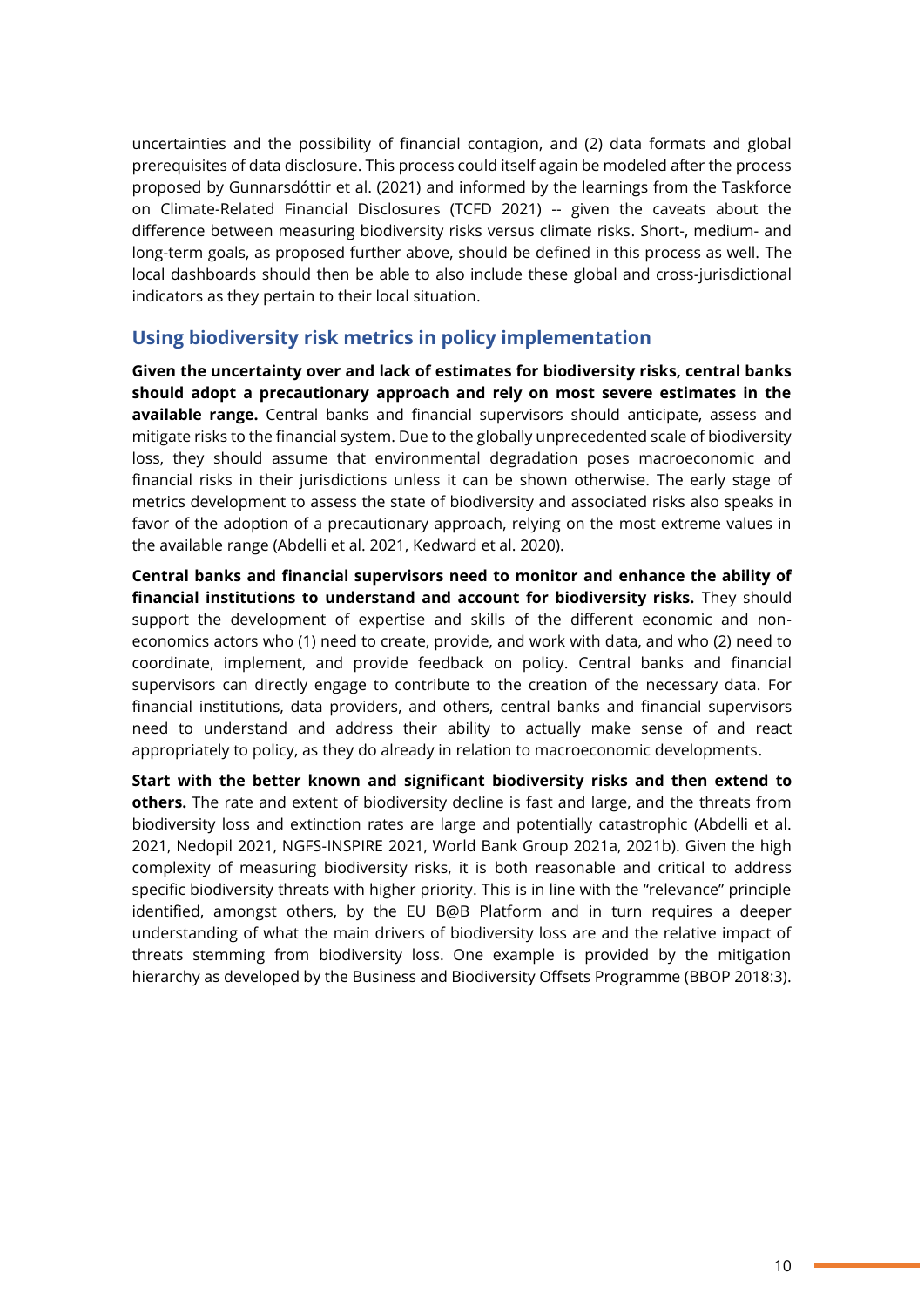# **CONCLUSION**

**Central banks and financial supervisors play a vital role in addressing biodiversity risks to the financial system and the economy as well as societies as a whole.** With their engagement on climate change they have already moved one of the big drivers of biodiversity loss onto their agendas. It is now crucial and possible to build on this and move towards a more multi-faceted approach to accounting for biodiversity risks in financial governance.

**Through an appropriate convening of a diverse set of stakeholders, and with a clear set of characteristics for appropriate metrics, related analytical challenges can be met.** While metrics will necessarily encompass trade-offs such as in terms of precision versus scalability and data collection, the overarching goal of the process is to focus on the main drivers of biodiversity loss first. This means finding a balance between the demand for forward looking information and high standard and precise datasets.

**The inclusion of different stakeholders is vital to address the challenges of biodiversity risks.** Different kinds of knowledge are essential to reduce the gaps in the ability to measure and address the systemic, non-linear, complex, and spatially explicit effects of biodiversity loss. Central banks and financial supervisors can and should play an important role in facilitating such a framework's development and in supporting its proper functioning. Such an open, inclusive framework is crucial to help identify major threats, to reduce biases in the development of metrics, and to strengthen the move towards a biodiversity net gain economy.

**We first call on financial authorities to build and use a dashboard of biodiversity metrics to assess the state of biodiversity risks, both in terms of dependencies and impacts.** The dashboard consists of a set of metrics that rely on financial institutions' disclosure of impacts and dependencies (irrespective of their direct relation to risks). With such a dashboard, central banks and financial supervisors will be able to ever more aptly track and support the implementation of specific policies.

**Secondly, we argue for central banks and financial supervisors to take a leading role in establishing an appropriate framework to further develop these metrics.** To that end, the collaboration with various actors is crucial for the overall institutional ecosystem. Such an inclusive, open approach will also build up the ability of the different actors to provide the data for the dashboard and to build up their own implementation capabilities and improve the dashboards. This approach also provides oversight over these actors and their ability to implement biodiversity related policy. Finally, the highlighted principles also help assess the state of and necessary adjustments to the development of accounting for biodiversity risks in financial governance overall.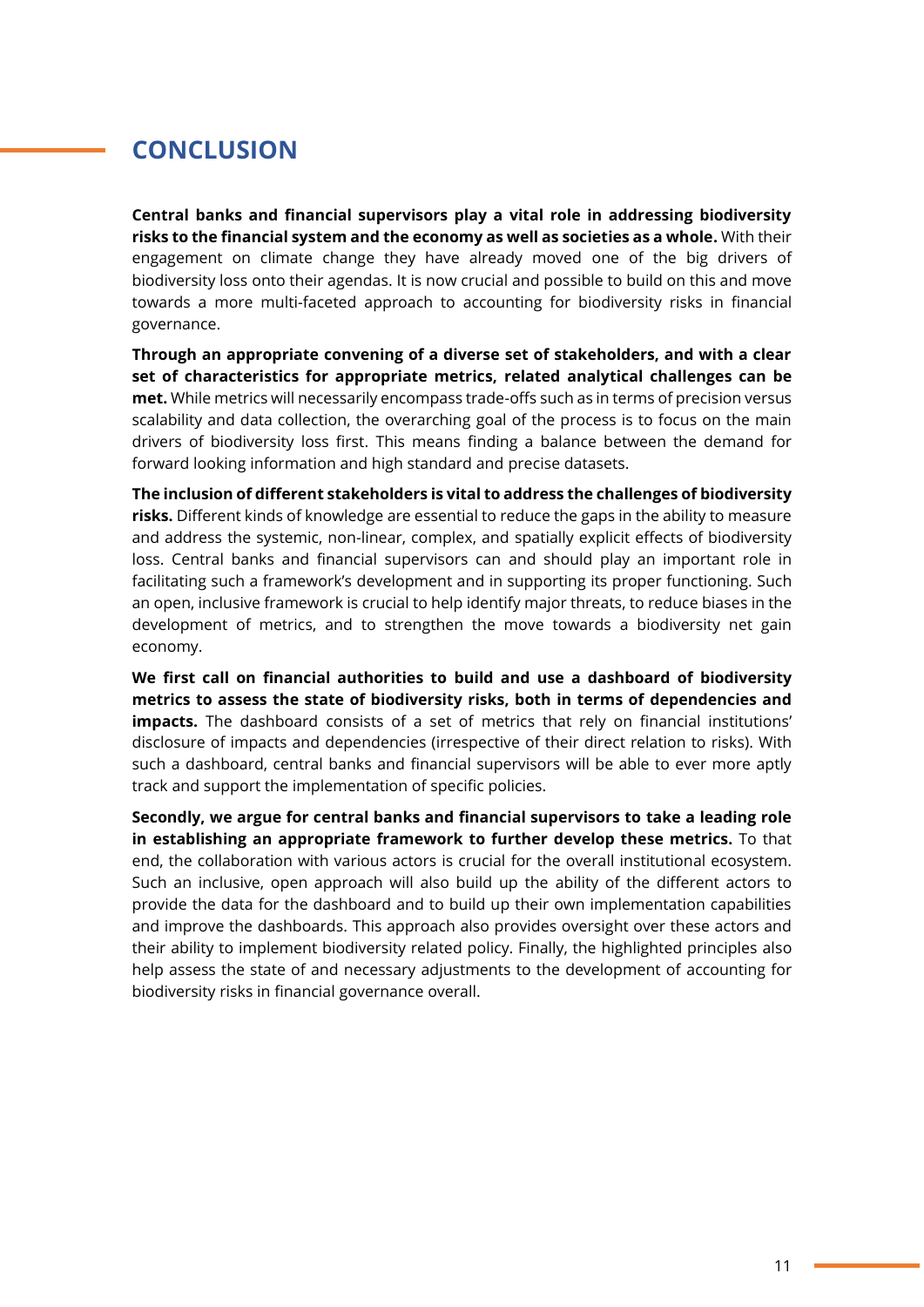### **REFERENCES**

**Abdelli, M., I. Mugglin, O. Vardakoulias et al. (2021).** 'Nature's next Stewards: Why Central Bankers Need to Take Action on Biodiversity Risk'. *WWF-Switzerland*. Available at:

[https://wwfint.awsassets.panda.org/downloads/wwf\\_report\\_nature\\_s\\_next\\_steward](https://wwfint.awsassets.panda.org/downloads/wwf_report_nature_s_next_stewards_14_july_2021.pdf) [s\\_14\\_july\\_2021.pdf](https://wwfint.awsassets.panda.org/downloads/wwf_report_nature_s_next_stewards_14_july_2021.pdf)

- **Allen, T.F.H., R.V. O'Neill, and T.W. Hoekstra (1984).** 'Interlevel Relations in Ecological Research and Management: Some Working Principles from Hierarchy Theory'. *General Technical Report*. Fort Collins, Colorado, USA: USDA.
- **Battiston, S., I. Monasterolo, K. Riahi and B.J. van Ruijven (2021).** 'Accounting for finance is key for climate mitigation pathways'. *Science.* <https://doi.org/10.1126/science.abf3877>
- **BBOP (2018).** 'Working for Biodiversity Net Gain: An Overview of the Business and Biodiversity Offsets Programme (BBOP) 2004-2018'. *Washington, D.C: Forest Trends.* Available at: [https://www.forest-trends.org/wp-content/uploads/2018/11/BBOP-](https://www.forest-trends.org/wp-content/uploads/2018/11/BBOP-Overview-2018-FINAL-29-10-18.pdf)[Overview-2018-FINAL-29-10-18.pdf](https://www.forest-trends.org/wp-content/uploads/2018/11/BBOP-Overview-2018-FINAL-29-10-18.pdf)
- **Banque de France (2021).** 'A silent spring for the financial system?'. *Banque de France.*  Available at: [https://publications.banque-france.fr/en/silent-spring-financial-system](https://publications.banque-france.fr/en/silent-spring-financial-system-exploring-biodiversity-related-financial-risks-france)[exploring-biodiversity-related-financial-risks-france](https://publications.banque-france.fr/en/silent-spring-financial-system-exploring-biodiversity-related-financial-risks-france)
- **Capitals Coalitions and Cambridge Conservation Initiative (2020).** 'Integrating biodiversity into natural capital assessements'. Available at: [https://capitalscoalition.org/wp-content/uploads/2020/10/Biodiversity-](https://capitalscoalition.org/wp-content/uploads/2020/10/Biodiversity-Guidance_COMBINED_single-page.pdf)[Guidance\\_COMBINED\\_single-page.pdf](https://capitalscoalition.org/wp-content/uploads/2020/10/Biodiversity-Guidance_COMBINED_single-page.pdf)
- **CBD (1992).** Convention on Biological Diversity, 1760 UNTS 79, Can TS No 24, 31 ILM 818. [https://treaties.un.org/doc/Treaties/1992/06/19920605%2008-](https://treaties.un.org/doc/Treaties/1992/06/19920605%2008-44%20PM/Ch_XXVII_08p.pdf) [44%20PM/Ch\\_XXVII\\_08p.pdf](https://treaties.un.org/doc/Treaties/1992/06/19920605%2008-44%20PM/Ch_XXVII_08p.pdf)
- **CBD (2021). '**First draft of the post-2020 Global Biodiversity Framework'. Available at: [https://www.cbd.int/doc/c/abb5/591f/2e46096d3f0330b08ce87a45/wg2020-03-03](https://www.cbd.int/doc/c/abb5/591f/2e46096d3f0330b08ce87a45/wg2020-03-03-en.pdf) [en.pdf](https://www.cbd.int/doc/c/abb5/591f/2e46096d3f0330b08ce87a45/wg2020-03-03-en.pdf)
- **Dasgupta, P (2021). '**The Economics of Biodiversity: The Dasgupta Review'. *London: HM Treasury, 2021*. Available at:

[https://assets.publishing.service.gov.uk/government/uploads/system/uploads/attac](https://assets.publishing.service.gov.uk/government/uploads/system/uploads/attachment_data/file/962785/The_Economics_of_Biodiversity_The_Dasgupta_Review_Full_Report.pdf) hment data/file/962785/The Economics of Biodiversity The Dasgupta Review Full [\\_Report.pdf](https://assets.publishing.service.gov.uk/government/uploads/system/uploads/attachment_data/file/962785/The_Economics_of_Biodiversity_The_Dasgupta_Review_Full_Report.pdf)

- **De Nederlandsche Bank (2020).** 'Indebted to Nature'. *De Nederlandsche Bank.* Available at: <https://www.dnb.nl/en/actueel/dnb/dnbulletin-2020/indebted-to-nature/>
- **EU B@B Platform (2018)** 'Assessment of biodiversity accounting approaches for business and financial institutions'. *Update report 1, Arcadis.* Available at: [https://ec.europa.eu/environment/biodiversity/business/assets/pdf/B@B\\_Assessme](https://ec.europa.eu/environment/biodiversity/business/assets/pdf/B@B_Assessment_biodiversity_accounting_approaches_Update_Report_1_19Nov2018.pdf) [nt\\_biodiversity\\_accounting\\_approaches\\_Update\\_Report\\_1\\_19Nov2018.pdf](https://ec.europa.eu/environment/biodiversity/business/assets/pdf/B@B_Assessment_biodiversity_accounting_approaches_Update_Report_1_19Nov2018.pdf)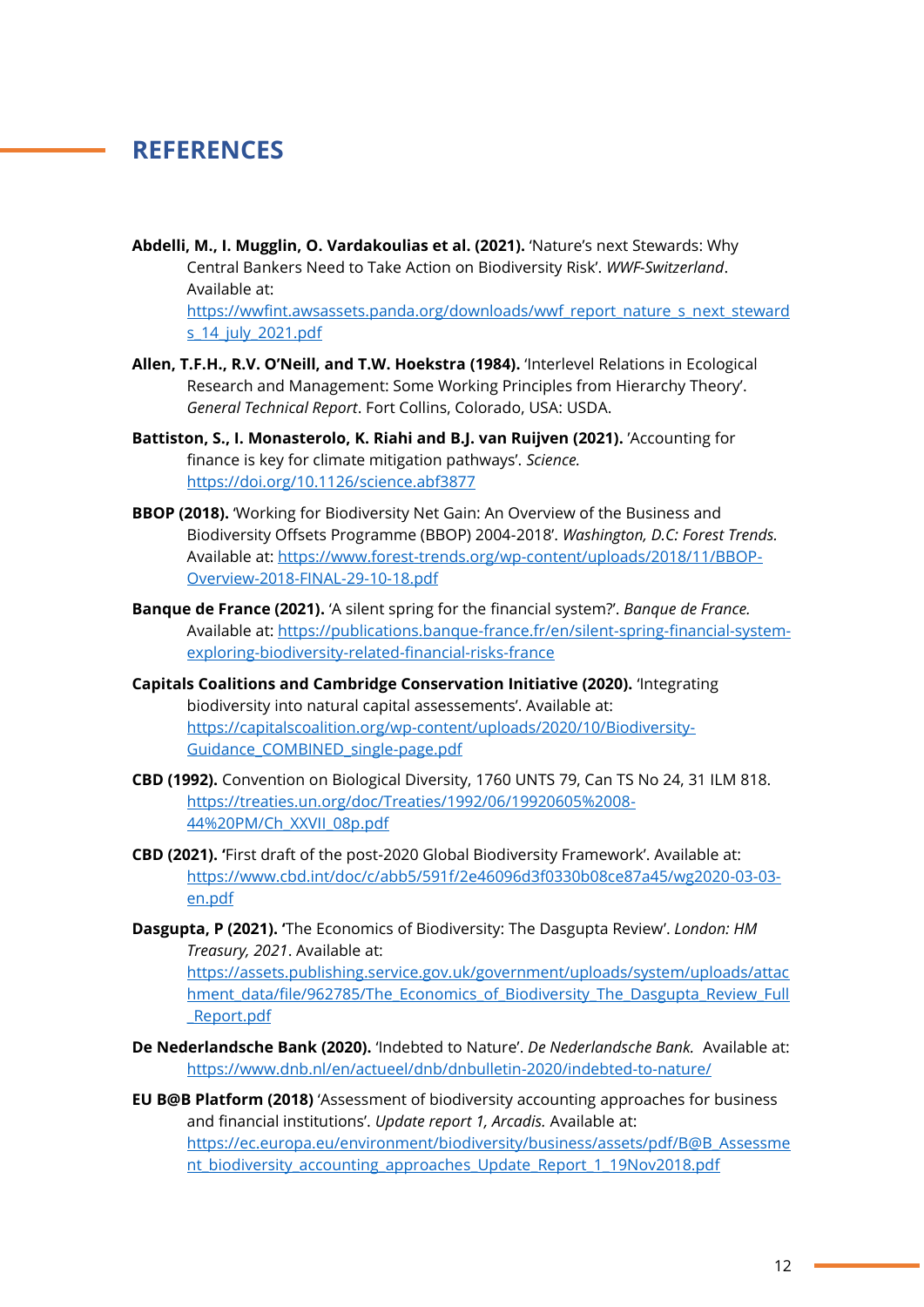- **EU B@B Platform (2019)** 'Assessment of biodiversity accounting approaches for business and financial institutions'. *Update report 2, Arcadis.* Available at: [https://ec.europa.eu/environment/biodiversity/business/assets/pdf/European\\_B@B](https://ec.europa.eu/environment/biodiversity/business/assets/pdf/European_B@B_platform_report_biodiversity_assessment_2019_FINAL_5Dec2019.pdf) [\\_platform\\_report\\_biodiversity\\_assessment\\_2019\\_FINAL\\_5Dec2019.pdf](https://ec.europa.eu/environment/biodiversity/business/assets/pdf/European_B@B_platform_report_biodiversity_assessment_2019_FINAL_5Dec2019.pdf)
- **Finance for Biodiversity (2021).** 'Guide on biodiversity measurement approaches'. *Finance for Biodiversity, Annex on Assessing Impact to Pledge Guide.* Available at: https://www.financeforbiodiversity.org/wp-content/uploads/Finance-for-Biodiversity Guide-on-biodiversity-measurement-approaches.pdf
- **Gunnarsdóttir, I., B. Davíðsdóttir, E. Worrell, and S. Sigurgeirsdottir (2021)** 'It Is Best to Ask: Designing a Stakeholder-Centric Approach to Selecting Sustainable Energy Development Indicators'. *Energy Research & Social Science 74*: 101968. <https://doi.org/10.1016/j.erss.2021.101968>
- **Martinez-Alier, J., G. Munda, and J. O'Neill (1998).** 'Weak Comparability of Values as a Foundation for Ecological Economics'. *Ecological Economics 26*: 277–86. [https://doi.org/10.1016/S0921-8009\(97\)00120-1](https://doi.org/10.1016/S0921-8009(97)00120-1)
- **Nazarea, Virginia (2006).** 'Local Knowledge and Memory in Biodiversity Conservation'. *Annual Review of Anthropology 35, no. 1* (October): 317–35. Available at: <https://doi.org/10.1146/annurev.anthro.35.081705.123252>
- **Nedopil, Christoph (2021).** 'Biodiversity finance pushing the frontier'. *Green Belt and Road initiative*. Available at: [https://green-bri.org/green-finance-leadership-for](https://green-bri.org/green-finance-leadership-for-biodiversity-conservation-in-the-belt-and-road-initiative-bri/)[biodiversity-conservation-in-the-belt-and-road-initiative-bri/](https://green-bri.org/green-finance-leadership-for-biodiversity-conservation-in-the-belt-and-road-initiative-bri/)
- **NGFS-INSPIRE (2021).** 'Biodiversity and financial stability: building the case for action'. *NGFS Occasional paper,* NGFS-INSPIRE Study Group on Biodiversity and Financial Stability. Available at:

https://www.ngfs.net/sites/default/files/medias/documents/biodiversity\_and\_financ ial\_stablity\_building\_the\_case\_for\_action.pdf

- **Kedward, K., J. Ryan-Collins, and H. Chenet (2020).** 'Managing nature-related financial risks: a precautionary policy approach for central banks and financial supervisors', *UCL Institute for Innovation and Public Purpose*. Available at: [https://www.ucl.ac.uk/bartlett/public-purpose/publications/2020/aug/managing](https://www.ucl.ac.uk/bartlett/public-purpose/publications/2020/aug/managing-nature-related-financial-risks)[nature-related-financial-risks](https://www.ucl.ac.uk/bartlett/public-purpose/publications/2020/aug/managing-nature-related-financial-risks)
- **Kedward, K., Buller, A. and Ryan-Collins, J. (2021).** "Quantitative easing and nature loss: Exploring nature-related financial risk and impact in the European Central Bank's corporate bond portfolio", *UCL Institute for Innovation and Public Purposes, IIPP Policy Report (IIPP 2021/02)*. Available at: [https://www.ucl.ac.uk/bartlett/public](https://www.ucl.ac.uk/bartlett/public-purpose/publications/2021/jul/quantitative-easing-and-nature-loss)[purpose/publications/2021/jul/quantitative-easing-and-nature-loss](https://www.ucl.ac.uk/bartlett/public-purpose/publications/2021/jul/quantitative-easing-and-nature-loss)
- **Panks, S., N. White, A. Newsome, et al. (2021).** Biodiversity Metric 3.0: Auditing and Accounting for Biodiversity – User Guide. *Natural England Joint Publication JP039.* Natural England. Available at: <http://publications.naturalengland.org.uk/file/6449751093673984>
- **Perfecto, I., J. H. Vandermeer, and A. L. Wright (2009).** Nature's Matrix: Linking Agriculture, Conservation and Food Sovereignty. London; Sterling, VA: Earthscan.